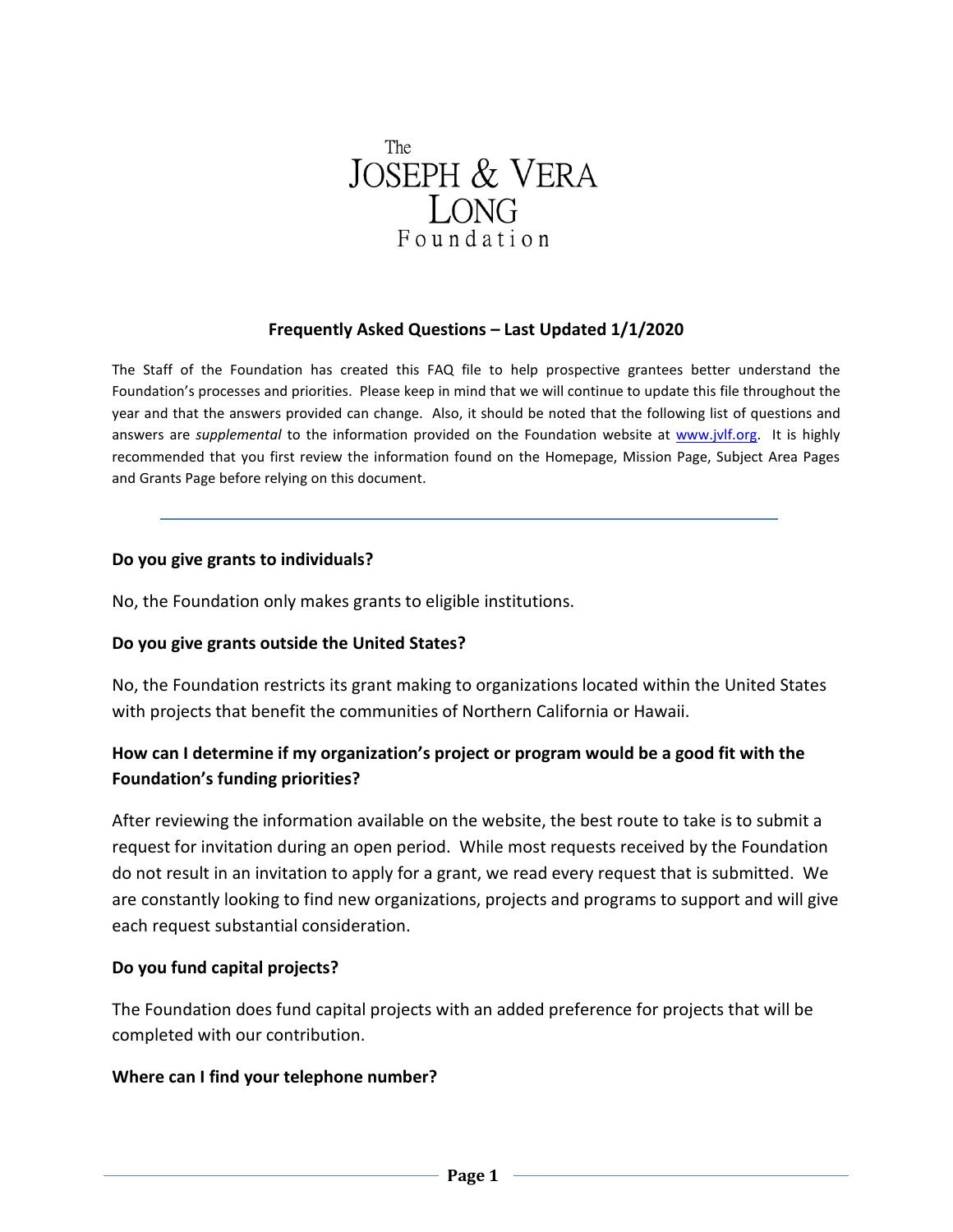We do not share this information on our website. If your organization is invited to apply for a grant, we will provide you with a phone number. However, since our small office deals with hundreds of different organizations each year, our preference is to use email communication whenever possible.

# **Do you give grants for general operating support?**

The Foundation prefers to make grants for time-limited projects or annual programs. While we no longer allow applications for general operating support, there are some occasions when the Foundation chooses to not fund a project or program and elects instead to provide operating support.

# **How often can I apply for a grant?**

In order to consider as many different organizations as possible, the Foundation limits any organization to a single Request for Invitation each calendar year. There are some cases where different departments of a larger institution may submit different requests within the same year, but this is not common and limited to larger not-for-profit entities such as a University.

# **Does your staff conduct site visits?**

Yes. While we enjoy the opportunity to visit grantees, it is not a requirement for an application or grant. In most cases, we look for mutually convenient times when we can witness how grants have made a difference and learn more about your organization.

## **How much should we apply for?**

We prefer that you determine what your needs are and within your application, explain how the Foundation's contribution will enable your project to be successful along with your other funding sources. In most cases, larger amounts are reserved for grantees with an established record for performance. So, if you have not received a grant from this Foundation before, you should request a lower amount.

# **What types of information do you require for reports/evaluations?**

The Foundation does not wish to create additional work for our grantees. Rather, we prefer that you provide information that you are already tracking for your internal purposes.

# **I researched some of the past grants made by your Foundation and several fall outside your primary funding guidelines. Can I apply for something similar?**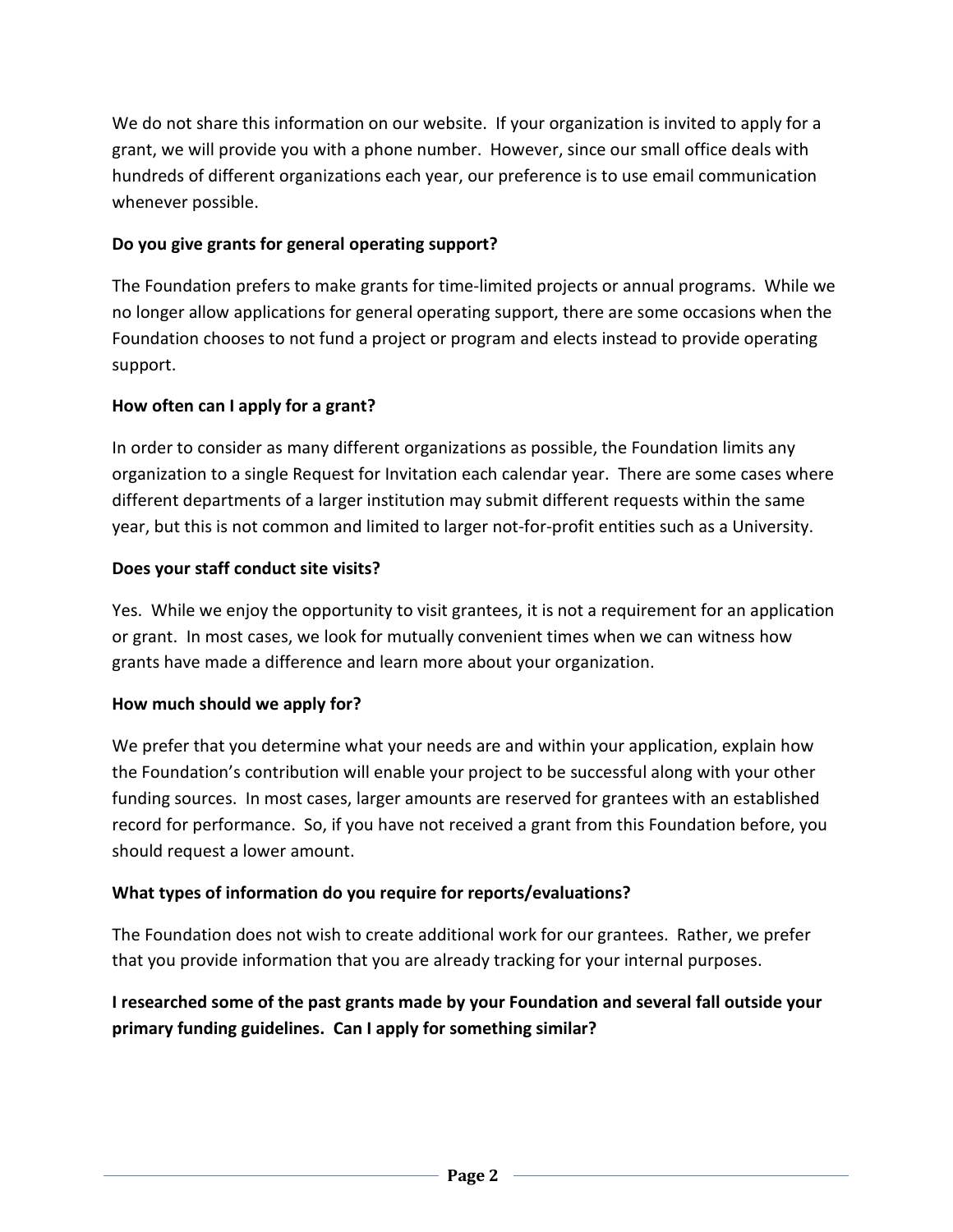Like many other Foundations, our Foundation has evolved our grant making over time and no longer support many of the causes and communities that we once did. In other cases, the board has chosen to make a discretionary grant for which no application is possible.

# **Can I arrange a time to meet with Foundation staff to present my organization's work to you?**

While we enjoy learning about new organizations, our RFI process is designed to provide a fair and efficient way for prospective grantees to inform the Foundation of their work. Please follow the process as described on the website.

# **How can we get feedback on our request that did not lead to an invitation?**

The Foundation does not regularly provide specific feedback on every request that is submitted. If your organization has made several requests without receiving an invitation, we would encourage you to look closely at our guidelines before submitting another request. In some cases, a request that leads to an invitation in one period doesn't lead to an invitation in another. It comes down to the quality and quantity of the group of requests received in a given cycle…something that we cannot predict. Please keep in mind that the request process is very simple and, while we hope that prospective grantees will be thoughtful when they make a request, we would like to minimize any time spent which does not directly lead to a full grant being considered.

# **Why doesn't the Foundation let prospective grantees know that their request was turned down?**

Each grant cycle, we are privileged to receive many more requests than we can realistically consider for a full grant application. And, while we would like to follow up with each prospective grantee, we don't view every request that does not lead to an invitation as being 'turned down' or 'rejected.' Again, it comes back to the competitive nature of our process. There often isn't a specific reason why a request was not selected unless the guidelines have not been followed. However, there is almost always a reason why some requests do get selected over the rest. This can be innovativeness, leverage, timing, broad impact, etc. We are conscious about trying to support different organizations, but at the same time, we enjoy working with past grantees to build a relationship over time. The best advice that we can give is to submit a request, make sure that it complies with our guidelines and see what happens.

# **When is the best time to submit a request, relative to the starting point of our project?**

The Foundation prefers to make grants that are prospective. Since the time from the beginning of the open period to the date that checks are issued is not short, we recommend that you look